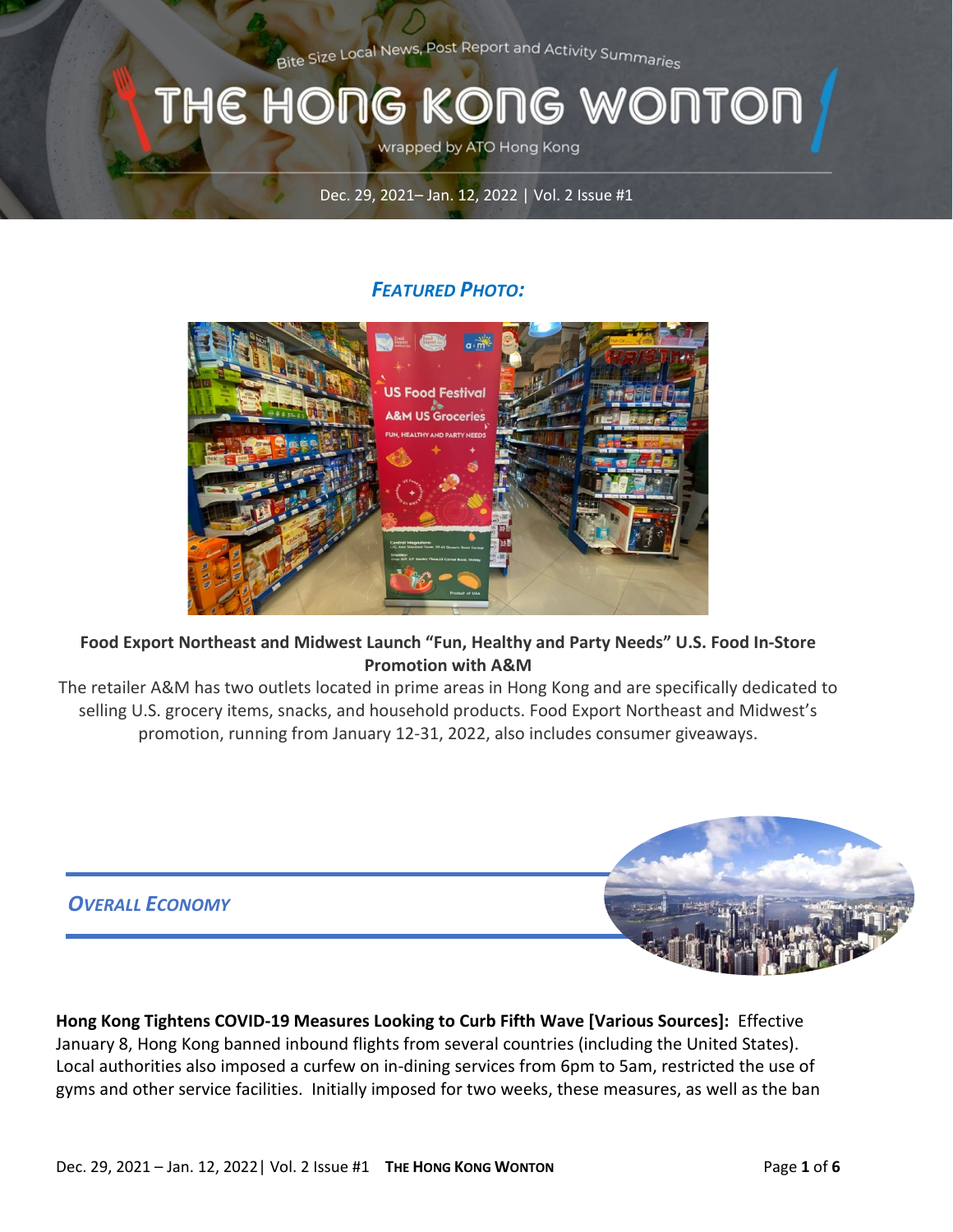on inbound flights from high-risk countries have been extended until early February. After months of no local cases reported, the announcement of the first three local transmissions of the Omicron variant on December 27, has placed local health officials on high alert. The Hong Kong government is already discussing a fifth round of financial support to aid impacted businesses.

#### **Hong Kong Financial Chief Predicts Economy to Keep Growing in 2022 [\[South China Morning Post,](https://gcc02.safelinks.protection.outlook.com/?url=https%3A%2F%2Fwww.scmp.com%2Fnews%2Fhong-kong%2Fhong-kong-economy%2Farticle%2F3161860%2Fhong-kong-economy-keep-growing-2022-financial&data=04%7C01%7CLiC%40state.gov%7Cf7839c07417d4d98ba0308d9d0ef2708%7C66cf50745afe48d1a691a12b2121f44b%7C0%7C0%7C637770547832595307%7CUnknown%7CTWFpbGZsb3d8eyJWIjoiMC4wLjAwMDAiLCJQIjoiV2luMzIiLCJBTiI6Ik1haWwiLCJXVCI6Mn0%3D%7C3000&sdata=BKUKq7fCh%2BqUh0FFhAS5vRQQIDrHQZKA1WD29ZufEsk%3D&reserved=0) January 2, 2022]**

Financial Secretary Paul Chan said that Hong Kong's growth could reach 6.4 percent for 2021 after the city emerged from a pronounced recession. He predicts that Hong Kong's economy will continue to grow in 2022 but the "breadth, depth and speed" of the expansion will be affected by Omicron, inflation and geopolitical tensions. **ATO Notes:** The Financial Secretary had met with representatives from various sectors and organizations to gather input for his 2022-23 budget, which he will deliver in late February. It is expected that there will be new government measures to stimulate business activities and strengthen the economy.

#### **Vaccine Passport Plan Triggers Surge in Jabs [\[South China Morning Post,](https://gcc02.safelinks.protection.outlook.com/?url=https%3A%2F%2Fwww.scmp.com%2Fnews%2Fhong-kong%2Farticle%2F3161996%2Fcoronavirus-hong-kong-recording-recent-surge-jabs-looming-vaccine&data=04%7C01%7CLeungAY%40state.gov%7C7358c65421ad491a191f08d9d0b78ce8%7C66cf50745afe48d1a691a12b2121f44b%7C0%7C0%7C637770309035832105%7CUnknown%7CTWFpbGZsb3d8eyJWIjoiMC4wLjAwMDAiLCJQIjoiV2luMzIiLCJBTiI6Ik1haWwiLCJXVCI6Mn0%3D%7C3000&sdata=mMThIz6%2FbMVcStkFu7bVx%2BcIhK5U1lihleWxqv7NrGo%3D&reserved=0) January 4, 2022]**

Hong Kong has marked a recent surge in bookings for COVID-19 vaccinations, seemingly sparked by a contentious vaccine passport plan which will prohibit those who have not been vaccinated from entering restaurants and entertainment venues. Under the plan, diners – except for those with medical exemptions – must have received at least one dose of a Covid-19 vaccine to enter restaurants. **ATO Notes:** The catering industry fears that the new plan, if implemented before the Chinese New Year holidays (early February), would lead to a 20-30 percent loss in business. The government later announced that the launch of the scheme would be postponed until February 24 to allow more time for people to get vaccinated.

*HOTELS, RESTAURANTS AND INSTITUTIONS*



### **Fast Food Shops Said Fries Will Keep Flying to Hong Kong [\[Hong Kong Standard,](https://gcc02.safelinks.protection.outlook.com/?url=https%3A%2F%2Fwww.thestandard.com.hk%2Fbreaking-news%2Fsection%2F4%2F185306%2FFries-will-keep-flying-to-Hong-Kong%3A-fast-food-shops-&data=04%7C01%7CLiC%40state.gov%7Cf7839c07417d4d98ba0308d9d0ef2708%7C66cf50745afe48d1a691a12b2121f44b%7C0%7C0%7C637770547832595307%7CUnknown%7CTWFpbGZsb3d8eyJWIjoiMC4wLjAwMDAiLCJQIjoiV2luMzIiLCJBTiI6Ik1haWwiLCJXVCI6Mn0%3D%7C3000&sdata=iuxsoOD7NVEOLAMLyvoDhx%2BlwN8mxpgkwH51r1%2BllXg%3D&reserved=0) December 30, 2021]**

The pandemic disrupted the global logistics chain, with potatoes being the latest product affected. Taiwan MOS Burger announced that it has started rationing fries due to delays in sea cargo transport. Earlier in December, McDonald's Japan said it is selling only small-sized French fries for a week to avoid shortages. However, Hong Kong MOS Burger said it has a stable supply of fries. McDonald's said the same but added that it will closely monitor the global supply chain to ensure a stable supply of food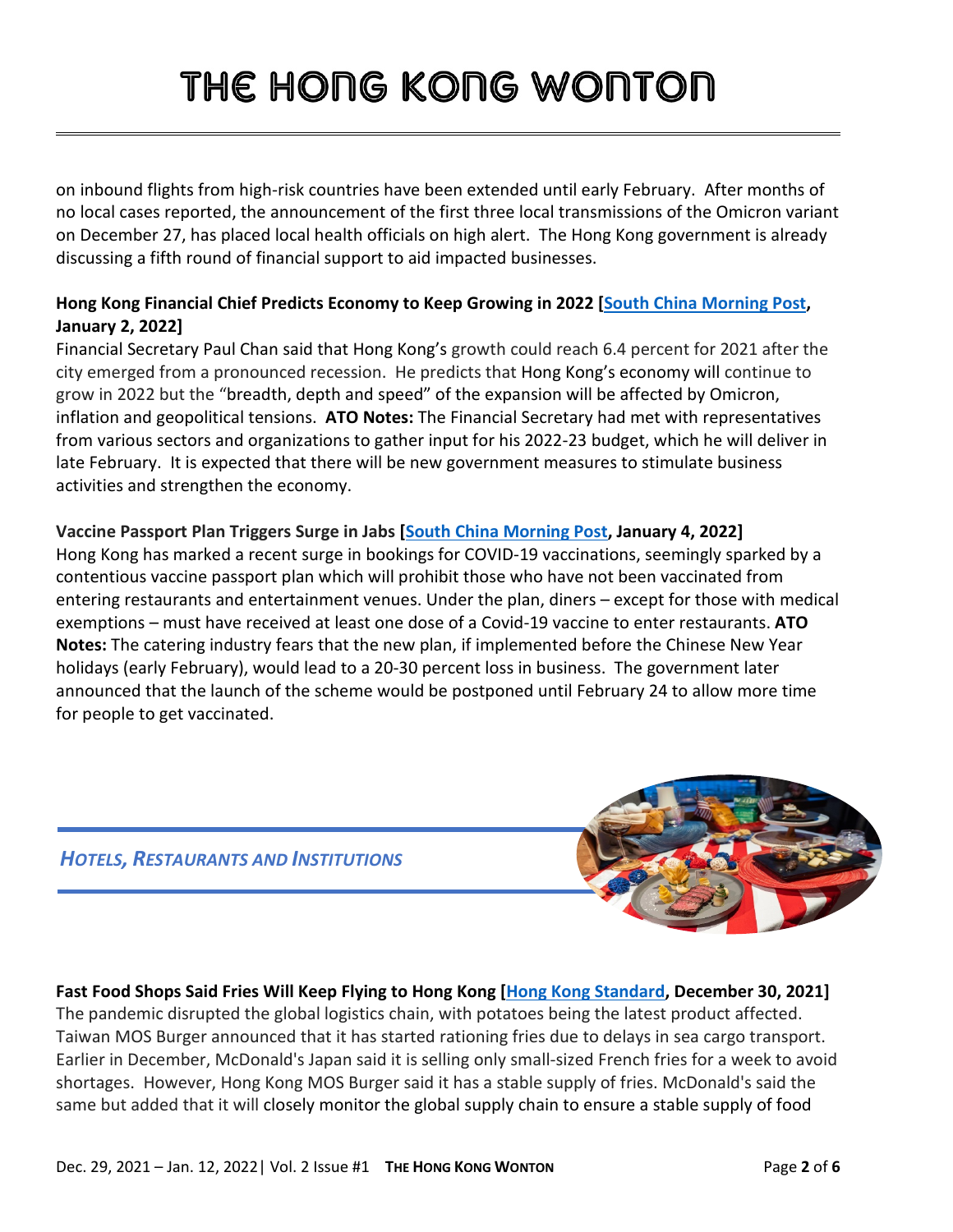amid the COVID-19 epidemic. **ATO Notes:** McDonald's stated it has taken the measure to ensure that customers can still order fries, even though the "stable procurement of resource materials" is proving difficult.

**New Government App to Facilitate Vaccination Checks [\[Hong Kong Standard,](https://gcc02.safelinks.protection.outlook.com/?url=https%3A%2F%2Fwww.thestandard.com.hk%2Fbreaking-news%2Fsection%2F4%2F185475%2FNew-gov-app-in-the-works-for-restaurants-to-check-diners%27-vaccination-records%3A-caterer&data=04%7C01%7CLiC%40state.gov%7Cf7839c07417d4d98ba0308d9d0ef2708%7C66cf50745afe48d1a691a12b2121f44b%7C0%7C0%7C637770547832595307%7CUnknown%7CTWFpbGZsb3d8eyJWIjoiMC4wLjAwMDAiLCJQIjoiV2luMzIiLCJBTiI6Ik1haWwiLCJXVCI6Mn0%3D%7C3000&sdata=tylPbjh9ISlNYXlodvhQhDhbzOE9WjivHln0m%2BqdZP4%3D&reserved=0) January 4, 2022]**  In a meeting with the catering representatives, Hong Kong government officials said that a new mobile app similar to Health Code is being developed, and it will distinguish the unvaccinated by color. Under the new vaccine passport plan, restaurants that let unvaccinated diners enter will be punished along with the diner concerned. Noncompliant eateries will have to suspend dinner dine-in service. The government will exempt children under 12 – who are not eligible to get vaccinated-- to enter restaurants when accompanied by their parents. However, the elderly who are currently exempted from using the LeaveHomgSafe app will no longer be exempted. **ATO Notes:** The catering industry is concerned that front-line staffs will have to check a diner's LeaveHomeSafe app as well as the person's vaccination record and it will be a heavy burden on front line workers who are already in short supply.

#### **Tough Anti-Pandemic Restrictions Return, Aggravating the Beleaguered Catering Industry [\[South](https://gcc02.safelinks.protection.outlook.com/?url=https%3A%2F%2Fwww.scmp.com%2Fnews%2Fhong-kong%2Fhealth-environment%2Farticle%2F3162276%2Feverything-will-go-back-zero-hong-kong-businesses&data=04%7C01%7CLiC%40state.gov%7Cf7839c07417d4d98ba0308d9d0ef2708%7C66cf50745afe48d1a691a12b2121f44b%7C0%7C0%7C637770547832595307%7CUnknown%7CTWFpbGZsb3d8eyJWIjoiMC4wLjAwMDAiLCJQIjoiV2luMzIiLCJBTiI6Ik1haWwiLCJXVCI6Mn0%3D%7C3000&sdata=8GpDe0P3w%2FUBYkqp3TQCGECDu1GRw6Ua7%2FSgMuMj6Po%3D&reserved=0)  [China Morning Post,](https://gcc02.safelinks.protection.outlook.com/?url=https%3A%2F%2Fwww.scmp.com%2Fnews%2Fhong-kong%2Fhealth-environment%2Farticle%2F3162276%2Feverything-will-go-back-zero-hong-kong-businesses&data=04%7C01%7CLiC%40state.gov%7Cf7839c07417d4d98ba0308d9d0ef2708%7C66cf50745afe48d1a691a12b2121f44b%7C0%7C0%7C637770547832595307%7CUnknown%7CTWFpbGZsb3d8eyJWIjoiMC4wLjAwMDAiLCJQIjoiV2luMzIiLCJBTiI6Ik1haWwiLCJXVCI6Mn0%3D%7C3000&sdata=8GpDe0P3w%2FUBYkqp3TQCGECDu1GRw6Ua7%2FSgMuMj6Po%3D&reserved=0) January 6, 2022]**

The Hong Kong government abruptly announced tough anti-pandemic restrictions amid a local Omicron outbreak. The revival of strict social-distancing rules will see dine-in service in restaurants end at 6pm, reduced caps on the number of patrons eateries can seat and the closure of 15 types of businesses – including fitness centers, beauty parlors, cinemas, theme parks, bars and pubs – for two weeks starting January 7. **ATO Notes:** The catering industry predicts that the restrictive measures would lead to a loss of business of up to \$1.03 billion. The measures would also set to reduce the demand for food imports for the food service sector. The Hong Kong government has extended these measures until February 3.





#### **Retail Sales Up 7.1 Percent in November but Below Market Expectations [\[Hong Kong Standard,](https://gcc02.safelinks.protection.outlook.com/?url=https%3A%2F%2Fwww.thestandard.com.hk%2Fbreaking-news%2Fsection%2F2%2F185450%2FRetail-sales-up-7.1-percent-in-November%2C-missing-market-expectation&data=04%7C01%7CLeungAY%40state.gov%7C7358c65421ad491a191f08d9d0b78ce8%7C66cf50745afe48d1a691a12b2121f44b%7C0%7C0%7C637770309035832105%7CUnknown%7CTWFpbGZsb3d8eyJWIjoiMC4wLjAwMDAiLCJQIjoiV2luMzIiLCJBTiI6Ik1haWwiLCJXVCI6Mn0%3D%7C3000&sdata=Tg87wUKCng5LpIadgY7y5aJ1DZCPSyZW50ydQCgpbh0%3D&reserved=0) January 3, 2022]**

Hong Kong's retail sales rose ten months in a row, up 7.1 percent in November to \$3.9 billion year on year, but was short of the estimated market growth of 9.7 percent. Online retail sales, which accounted for 11.2 percent in value terms in November, jumped 27.6 percent from last year. For the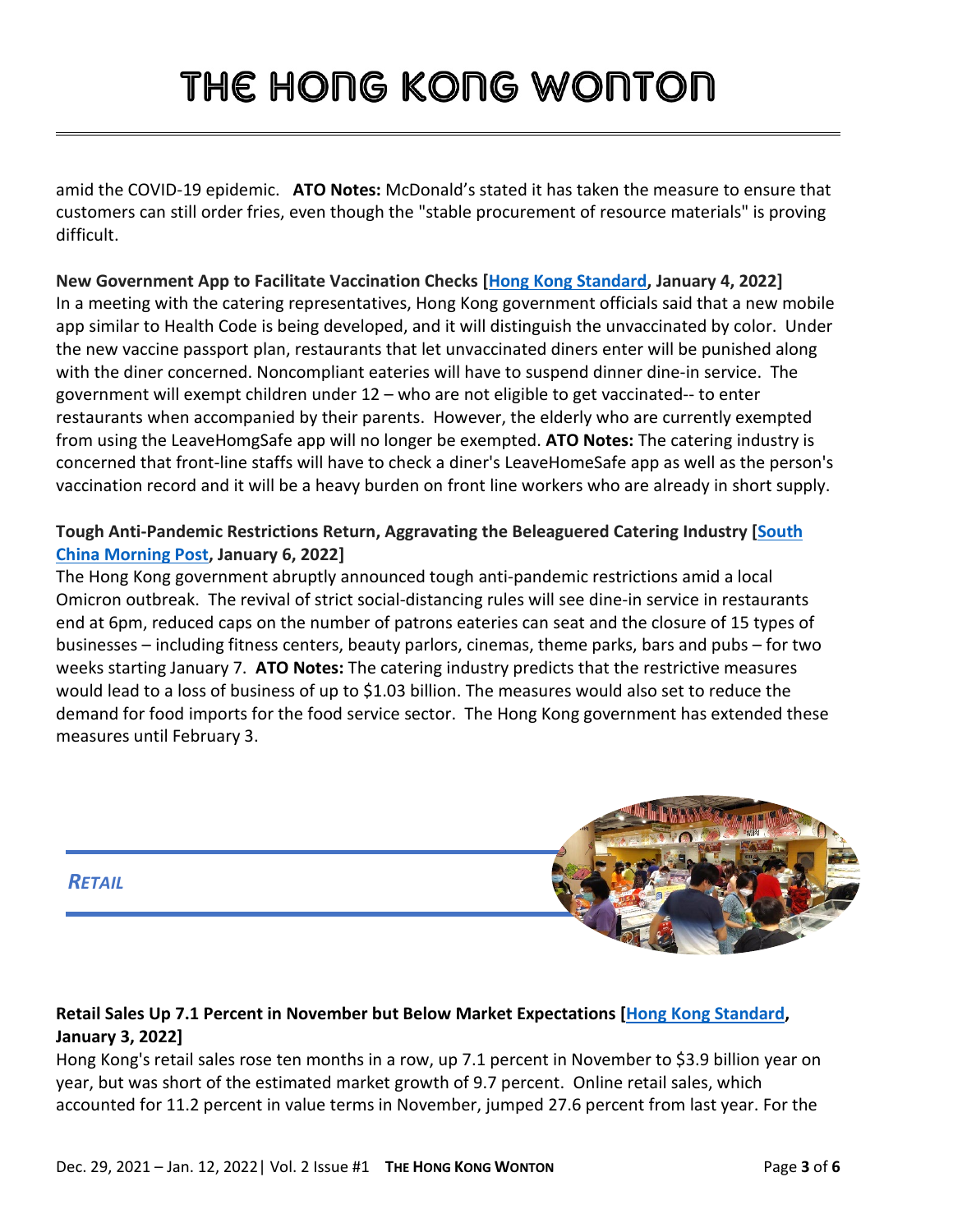first 11 months of 2021, total retail sales increased by 8.3 percent compared with the same period in 2020, with online sales up 40.1 percent from the previous year. Sales of commodities in supermarkets, however, decreased 3.2 percent in November. **ATO Notes:** Consumption sentiment remained positive thanks to the entrenched economic recovery and the government's Consumption Voucher Scheme. As most Hong Kong consumers are not traveling abroad, retail sales were expected to sustain good growth momentum during the festive season in December.

#### **Sake Targets Family Gatherings as Dinner Ban Disrupts its Robust Sales in Hong Kong [\[Hong Kong](https://inews.hket.com/article/3151043/%E3%80%90%E6%99%9A%E5%B8%82%E7%A6%81%E5%A0%82%E9%A3%9F%E3%80%91%E6%B8%85%E9%85%92%E9%9C%80%E9%9B%AA%E8%97%8F%E9%9B%A3%E5%81%9A%E5%A4%96%E8%B3%A3%E7%94%9F%E6%84%8F%E3%80%80%E9%A4%90%E5%BB%B3%E6%B8%85%E9%85%92%E7%94%9F%E6%84%8F%E9%A1%8D%E5%B9%BE%E4%B9%8E%E8%B7%8C%E8%87%B3%E9%9B%B6)  [Economic Times,](https://inews.hket.com/article/3151043/%E3%80%90%E6%99%9A%E5%B8%82%E7%A6%81%E5%A0%82%E9%A3%9F%E3%80%91%E6%B8%85%E9%85%92%E9%9C%80%E9%9B%AA%E8%97%8F%E9%9B%A3%E5%81%9A%E5%A4%96%E8%B3%A3%E7%94%9F%E6%84%8F%E3%80%80%E9%A4%90%E5%BB%B3%E6%B8%85%E9%85%92%E7%94%9F%E6%84%8F%E9%A1%8D%E5%B9%BE%E4%B9%8E%E8%B7%8C%E8%87%B3%E9%9B%B6) January 10, 2022]**

According to the Japan Food Product Overseas Promotion Center (JFOODO), Hong Kong has been Japan's largest food export market for 15 consecutive years and has become the largest export market for sake, with imports growing 57 percent compared to 2020. A sake sommelier stated that the sales of sake rely almost entirely on dinner sales, and because of the chilling requirement, sake sales associated with takeaways are trivial. He also mentioned that restaurants who have already stocked up can now only push lunch promotions and takeaways targeting family gatherings. JFOODO representative says that their organization launched the "Sake and Seafood" promotion since 2019 and has expanded the collaboration to include 100 Cantonese and Japanese restaurants in 2021. He saw that both contemporary and traditional Chinese restaurants are opening up for sake on-trade sales, signaling that receptivity has increased among the industry and the public. The sommelier added that applicants for sake appreciation courses have increased significantly. In his view, the sophistication in pairing and appreciation will lead to increased demand in the long run. **ATO Notes:** Hong Kong is the fifth largest export market of U.S. wines by value in Jan-Nov 2021 and has always been a vibrant wine market due to the sophistication in wine appreciation, strong know-how of traders, and consumers' never satiated appetite for high-quality products. During COVID-19, wine tasting activities and promotions were still taking place in smaller sizes and different formats. The ATO plans to work with different wine groups to promote U.S. wines in Hong Kong despite the ongoing challenges posed by the pandemic.



#### **Hong Kong's Food Tech Accelerator Program [\[DDC Enterprise Ltd,](https://www.yahoo.com/now/daydaycook-launches-food-tech-accelerator-133000875.html) December 7, 2021]** DayDayCook, an e-commerce food startup, announced its launch of a Food Accelerator Program with the goal of building a world-class food tech ecosystem in Hong Kong and kickstarting a stream of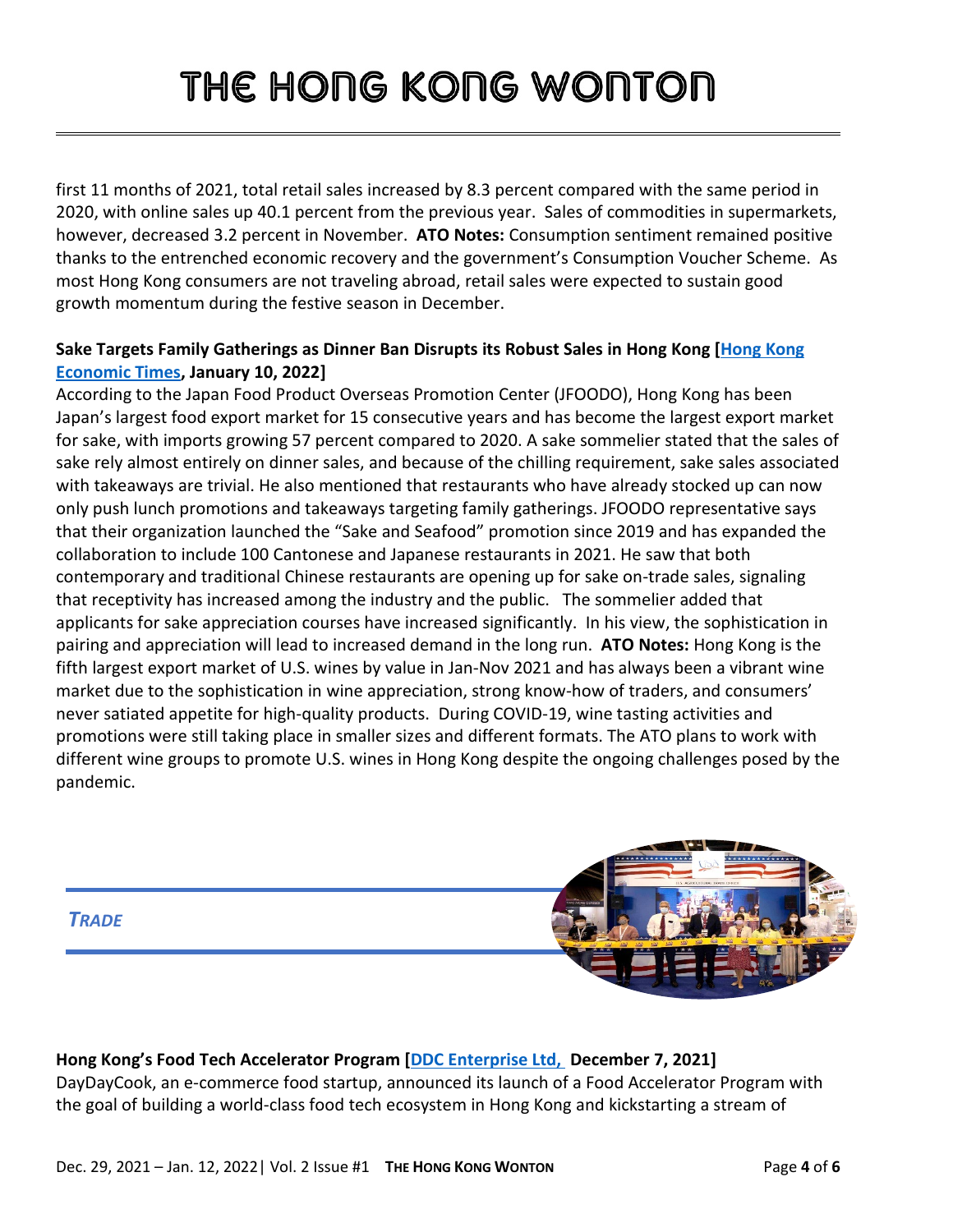commercially viable products and innovative solutions. This Food Accelerator Program has pulled together a strong network of investor partners and facilitates food startups to commercialize their products by offering one-on-one mentoring with industry experts. Eight companies have been chosen for the initial cohort which includes areas in developing alternative proteins, food as medicine, food distribution, product innovation, and smart farming. **ATO Notes**: Established by a former banker, DayDayCook successfully obtained funding from investors such as Alibaba Entrepreneurs. It offers multifunctional food platform food blogs, recipes, food videos, etc.

**Plant-based Pork Targeting Chinese Restaurants [\[Hong Kong Economic Journal,](https://www1.hkej.com/dailynews/finnews/article/2997212/%E6%B8%AF%E7%94%A2%E6%A4%8D%E7%89%A9%E8%B1%AC%E8%82%89+%E4%B8%BB%E6%94%BB%E4%B8%AD%E5%BC%8F%E9%A4%90%E9%A3%B2) December 20, 2021]** Good Food Tech launched its plant-based pork in March 2021. The company initially focused on B2B and restaurants offering Chinese cuisine and dim sum. Currently, over 20 restaurants have incorporated this company's plant-based pork in their menus. Good Food Tech started to develop plant-based pork in Hong Kong since 2019 and successfully obtained \$18 million research funding from Hong Kong's Science and Technology Park. The company's rented food manufacturing plant is capable to produce 300 MT of minced "pork" and 100 MT of pork fillings each year. Its other "pork" products include meat balls and "pork" sausage patties. **ATO Notes:** The popularity of plant-based meats is gradually rising in Hong Kong. Similar to other markets, its popularity has been propelled in recent years by vegan diets, climate change, and health consciousness. Impossible Foods and Beyond Meat are pioneers in this market which were first introduced in restaurants with Western cuisines. Chinese restaurants' using plant-based meats demonstrates the growing acceptance of these alternative food products. Good Food Tech's plant-based meats are less expensive than other competitors' but are price comparable with frozen meats products.

#### **Canadian Beef's Access to Hong Kong Not Affected by the Atypical BSE Case [\[South China Morning](https://www.scmp.com/news/world/united-states-canada/article/3160483/canada-reports-atypical-case-mad-cow-disease-animal)  [Post,](https://www.scmp.com/news/world/united-states-canada/article/3160483/canada-reports-atypical-case-mad-cow-disease-animal) December 21, 2021]**

Canada has reported a case of atypical bovine spongiform encephalopathy (BSE) in an 8-1/2-year-old beef cow in the province of Alberta. The World Organization for Animal Health said the carcass did not enter the human food or animal feed chains. Thus far, the Hong Kong government has not imposed trade restrictions on Canadian beef given that the BSE is atypical. **ATO Notes:** Hong Kong banned the entry of Canadian beef since May 2003 after the detection of BSE in Alberta Canada. The ban was lifted by phases starting November 2004. Currently, Canada is Hong Kong's sixth largest beef supplier. From January to November 2021, Hong Kong imported \$69 million worth of beef products from Canada, a drop of 22 percent compared to the same period last year.

#### **Flight Suspensions Add to U.S. Agricultural Shipping Woes** [GAIN Report]

In response to Hong Kong's new quarantine requirements on locally based cargo crew, on December 30, 2021, Cathay Pacific Airlines announced the suspension of all long-haul cargo and cargo-only passenger flights until January 6, 2022. Post estimates the impact of the seven-day flight suspension on U.S. agricultural and food exports at \$2.6 million. According to a logistics trade entity, this new quarantine measure could raise shipping costs and further disrupt future supplies of fresh produce, seafood, and premium meats. In addition, the government's January 5 announcement suspending in-